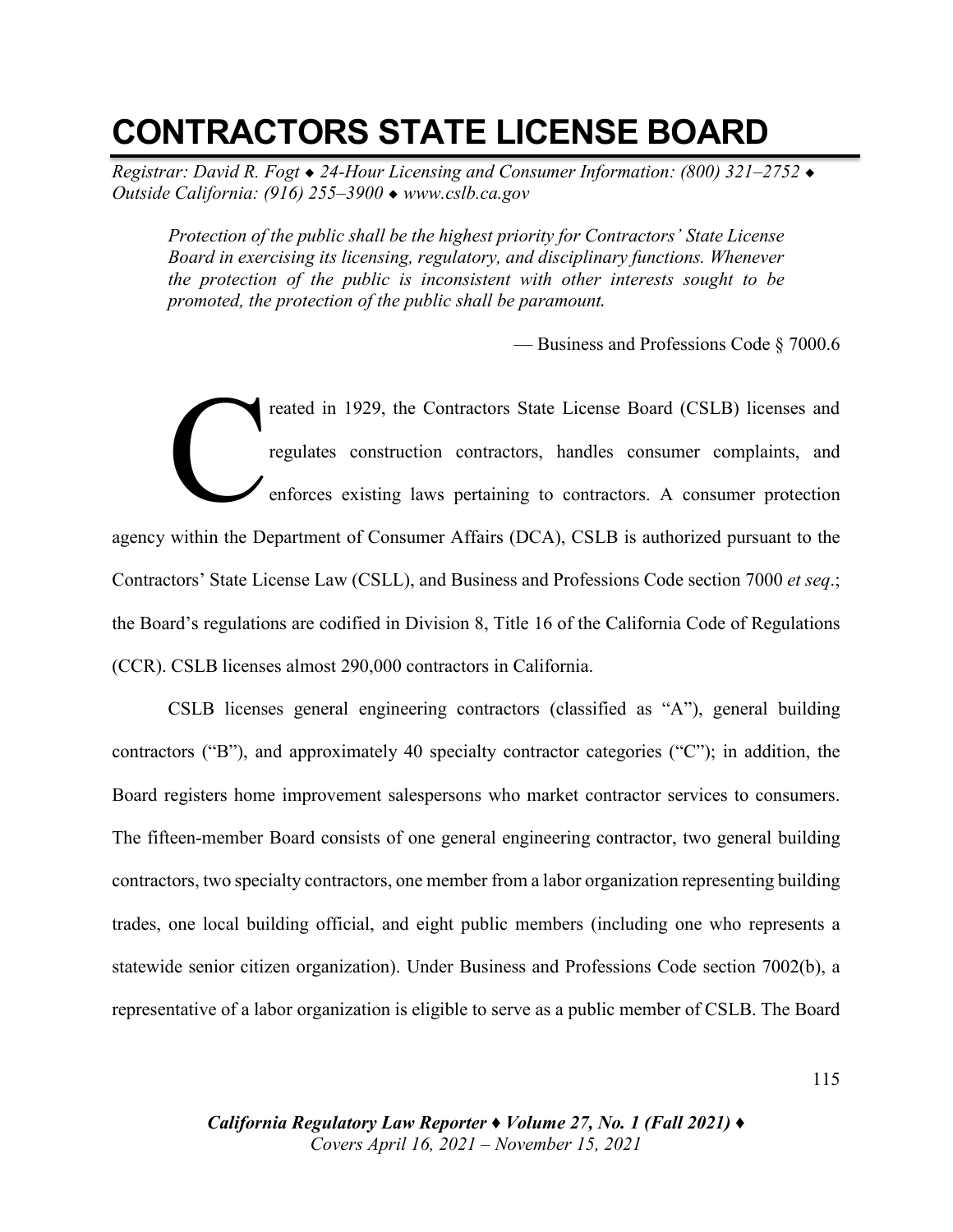currently maintains five committees: executive, enforcement, licensing, legislation, and public affairs.

On June 25, 2021, Governor Newsom [reappointed](https://perma.cc/EN6M-4NLY) Donald R. Giarratano as a "C" Contractor member of the Board. (Mr. Giarratano initially began serving in 2020).

On September 29, 2021, Governor Newsom [appointed C](https://perma.cc/74BZ-9GK8)ynthia L. Rich as a Public member of the Board. Dr. Rich has worked as a clinical psychologist in her own private practice since 2015. In 2010, she received her Master of Arts degree in Psychology from the California School of Professional Psychology (CSPP) at Alliant International University. She went on to earn her Doctor of Clinical Psychology degree in 2013, also from CSPP/Alliant.

Also, on September 29, 2021, Governor Newsom appointed Steven Panelli as a Public Member of the Board. Steven Panelli has been the Chief Plumbing Inspector at the San Francisco Department of Building Inspection since 2009. Prior to that, he had been a Plumbing Inspector with the department since 2000. Mr. Panelli is a member of the International Association of Plumbing and Mechanical Officials Board of Directors and Plumbers and Steamfitters Local 38.

At this writing, there is currently one public member vacancy on the Board to be appointed by the Governor.

On June 3, 2021, the Board elected public member Susan Granzella as chair, while Mary Teichert and Diana Love were elected to vice-chair and secretary, respectively.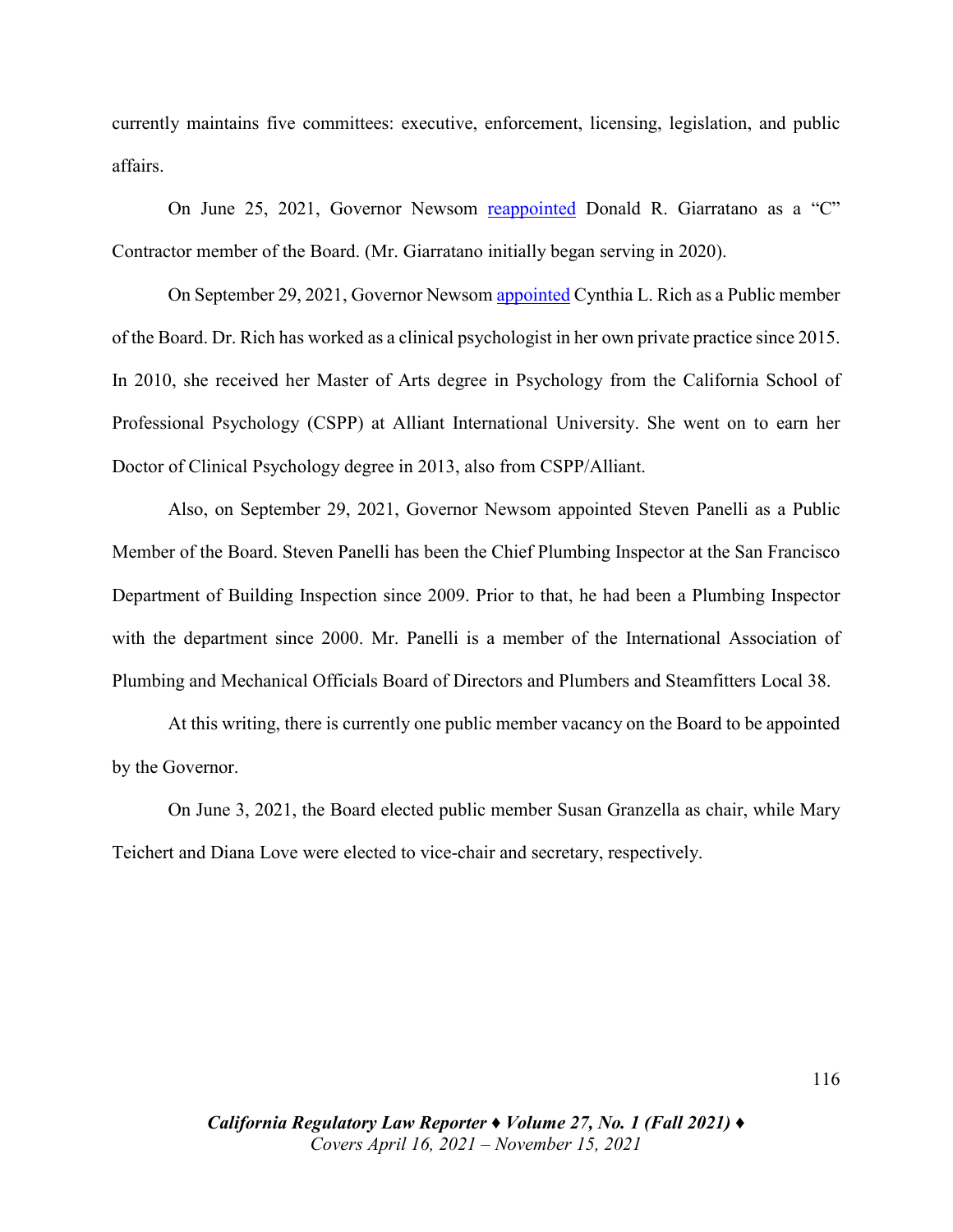## HIGHLIGHTS

### New Law Makes Illegal Dumping a Cause for Disciplinary Action by CSLB

[AB 246 \(Quirk\),](https://leginfo.legislature.ca.gov/faces/billTextClient.xhtml?bill_id=202120220AB246) as introduced January 13, 2021, and revised April 8, 2021, repeals and adds section 7110 to the Business and Professions Code relating to contractors. This bill explicitly makes a licensed contractor's unlawful dumping of construction debris or a contractor's willful or deliberate violation of local or state dumping laws a cause of disciplinary action against the contractor under the Contractors State License law.

CSLB is the sponsor of the bill, as the Board unanimously [voted](https://drive.google.com/file/d/1ya_pPaRI3hRC6s49cxq2SazmospONS3t/view?usp=sharing) to sponsor this bill at its December 2020 [meeting.](https://www.youtube.com/watch?v=3Xmdufq29Og&t=1169s) As noted by CSLB, it will rely on the finding of a local or state agency that a violation occurred as the necessary evidence to take disciplinary action against a licensee. According to the author, there is evidence that licensed contractors' unlawful dumping of construction debris is a problem in California, and it is going unaddressed. The author noted that several California cities and counties have reported that discarded construction material is being dumped illegally and have documented instances of CSLB-licensed contractors doing the dumping.

There is no listed opposition to the bill, and supporters of the bill opine that ensuring unscrupulous contractors who do not follow the rules are held accountable helps level the playing field for contractors who follow the law. As one county task force stated in support:

The bill would help deter illegal dumping and help to ensure that waste is properly processed, reducing environmental damage and public health risks. Illegal dumping has significant social, environmental, and economic impacts statewide. California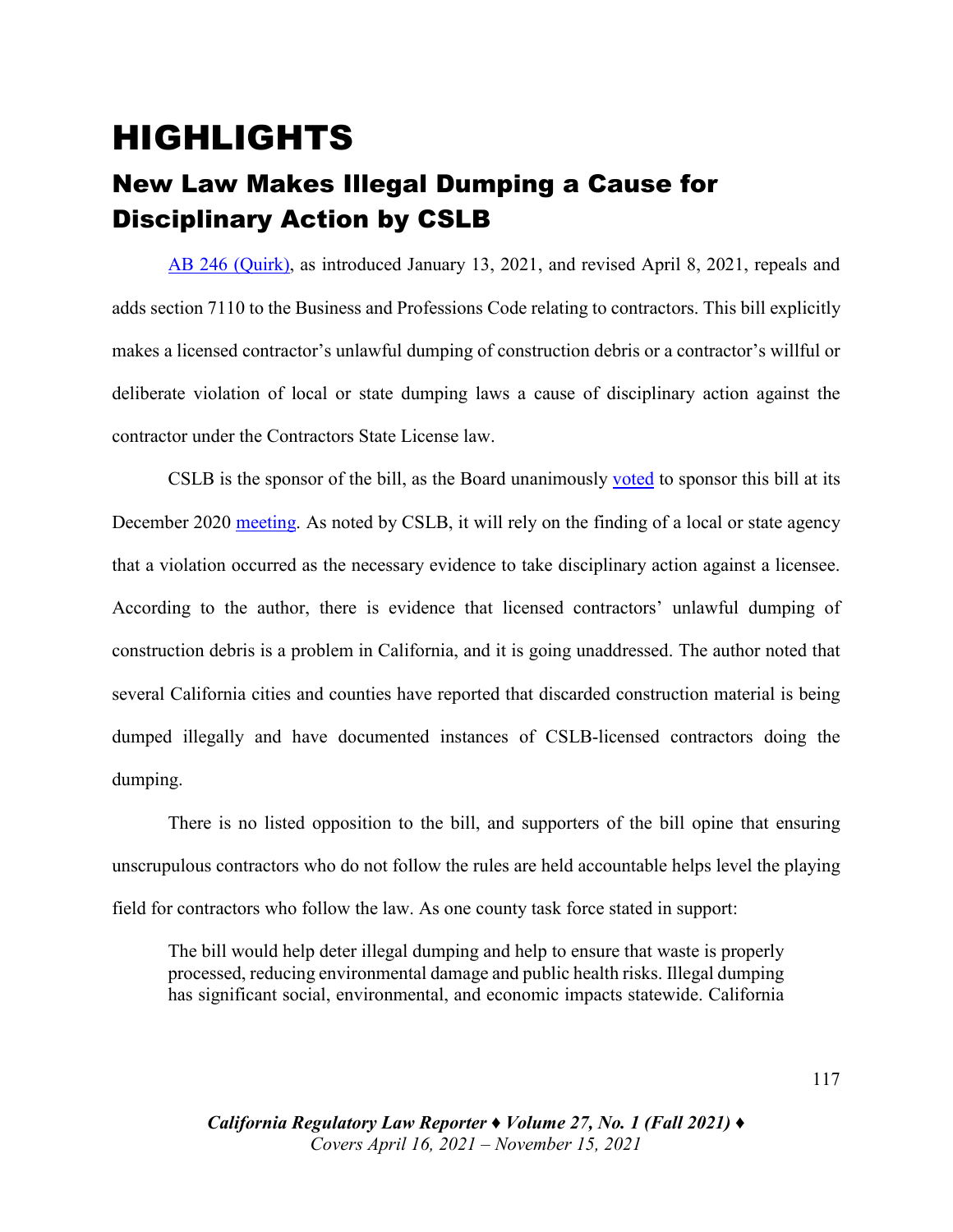local governments spend tens of millions of dollars annually to remove and clean up illegally dumped materials.

Governor Newsom signed AB 246 on July 9, 2021 (Chapter 46, Statutes of 2021).

#### Litigation Challenging CSLB's July 27, 2021 Decision to Restrict C-46 Licenses

On September 17, 2021, in *California Solar Energy Industries Association vs. Contractors State License Board, et al.,* **Case No. CGC-21-594911 (Super. Ct., County of San Francisco)**, petitioner California Solar Energy Industries Association, filed a [Verified](https://drive.google.com/file/d/10iRi0f09qBgv3QewMjebPnvxPb8ysW4R/view?usp=sharing) Petition for Writ of Mandate and Complaint for Declaratory [and Injunctive Relief](https://drive.google.com/file/d/10iRi0f09qBgv3QewMjebPnvxPb8ysW4R/view?usp=sharing) in superior court against CSLB and David Fogt, in his official capacity as Registrar of Contractors, alleging that defendants engaged in underground rulemaking in violation of California's Administrative Procedure Act. Petitioner also alleges that CSLB violated the Bagley-Keene Open Meeting Act by failing to properly include a specific agenda or a brief description of the items to be discussed at its July 27, 2021 meeting. Petitioner further claims that the defendants' actions undermine the state's efforts to dramatically increase battery storage to reduce greenhouse gas emissions and to provide Californians greater electrical reliability—at a time when the Governor has declared a state of emergency due to energy shortages.

On July 27, 2021, the Board approved a decision to restrict C-46 solar classifications with a 90-day grace period to educate licensees [Industry Bulletin CSLB [21-14;](https://perma.cc/2KY6-FTZM) [21-15\]](https://perma.cc/42XD-AY98). This decision precludes the C-46 license classification from installing battery energy storage systems (BESS) and requires a certified electrician with a C-10 license to install solar BESS. After the restriction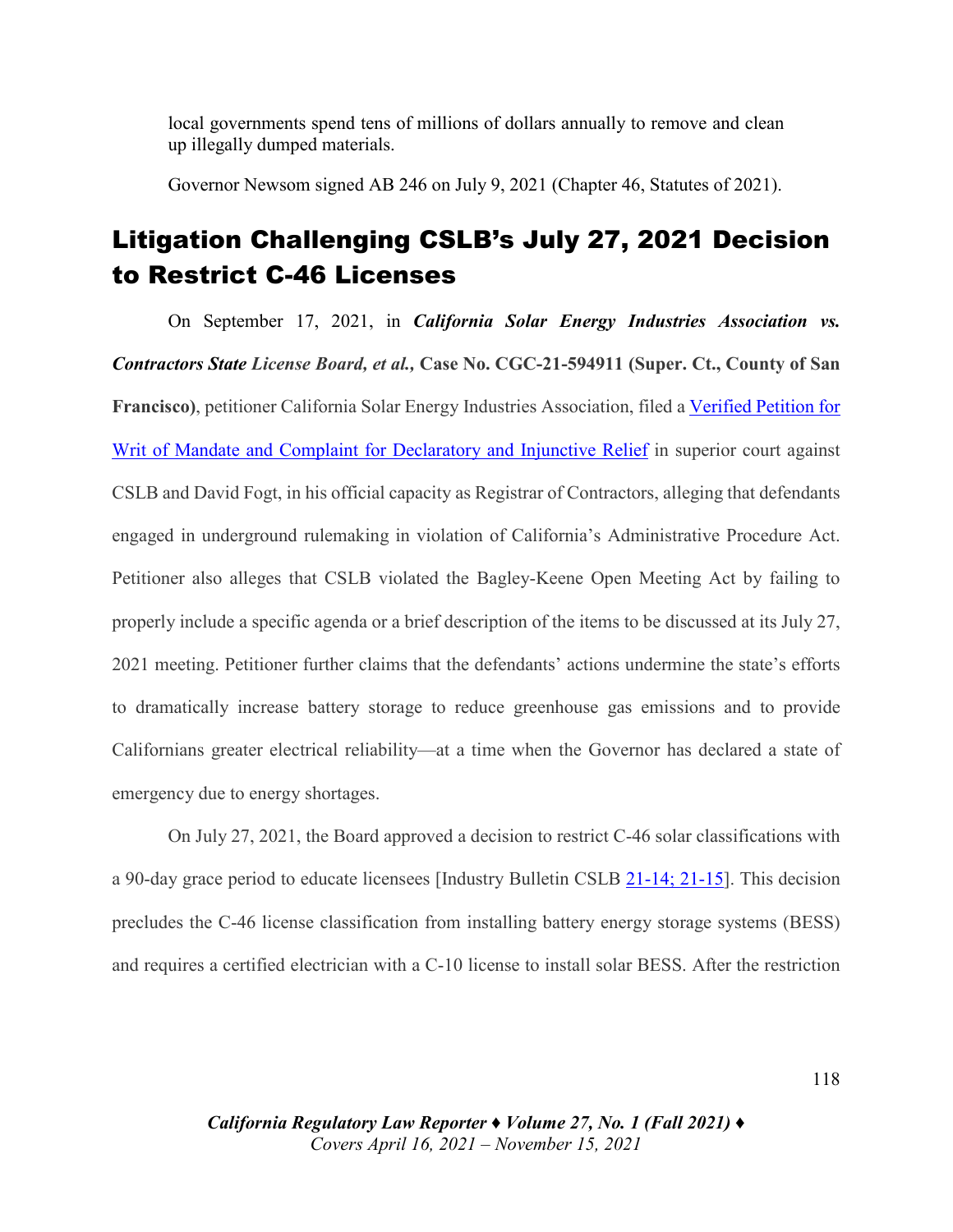was approved, the trade association, California Solar Energy Industries Association, initiated litigation.

On September 28, 2021, the petitioner filed a motion [for a preliminary injunction.](https://drive.google.com/file/d/1N1mcXXslKYKq791Xv0ej28m0nScnanGp/view?usp=sharing) On September 29, 2021, CSLB held a special [meeting](https://perma.cc/6WE2-KLXL) to discuss this litigation in a closed session. On October 1, 2021, to resolve the pending preliminary injunction motion, the Board stipulated to not enforce or implement its July 27 decision until the above-referenced case, and any appeals are resolved. On October 4, 2021, the Attorney General filed a written [stipulation](https://drive.google.com/file/d/1PpHnGnhPs3NxhMYKNKvBvHMihRUKLnFl/view?usp=sharing) with the court agreeing to a voluntary stay of enforcement of CSLB's July 27 decision.

On October 21, 2021, Respondents filed their [answer](https://drive.google.com/file/d/1dsC6qIaGJV2o__zHjvqFruZ1ZW8GiMAz/view?usp=sharing) to the complaint. At the time of this writing, no further action has been taken.

#### Board's Expert Recommends Limiting C-46 Licenses for Solar Battery Energy Storage Systems

At its July 27, 2021 teleconference [meeting](https://perma.cc/NCU6-R86K) [Agenda Item C], CSLB heard a [presentation](https://www.cslb.ca.gov/Resources/BoardPackets/2021/UC%20Berkeley%20CSLB%20Presentation-7-27-21.mp4) from University California, Berkeley's Labor Center (UC Berkeley) on the BESS Study, which strongly recommended that CSLB preclude C-46 licensees from installing BESS in all residential, commercial, and utility-scale BESS projects as this work should be performed by certified electricians. CSLB staff asked UC Berkeley to research whether C-46 contractors should be permitted to install solar-power BESS, and if so, under what specific conditions. Specifically, CSLB asked UC Berkeley to review and recommend one of the following four options: (1) preclude the C-46 Solar classification from installing battery energy storage systems; (2) permit the C-46 Solar classification to install battery energy storage systems on specified residential units that do not require electrical system upgrades, with size restrictions of  $\leq 20$ kW; (3) permit the C-

> *California Regulatory Law Reporter ♦ Volume 27, No. 1 (Fall 2021)* **♦** *Covers April 16, 2021 – November 15, 2021*

119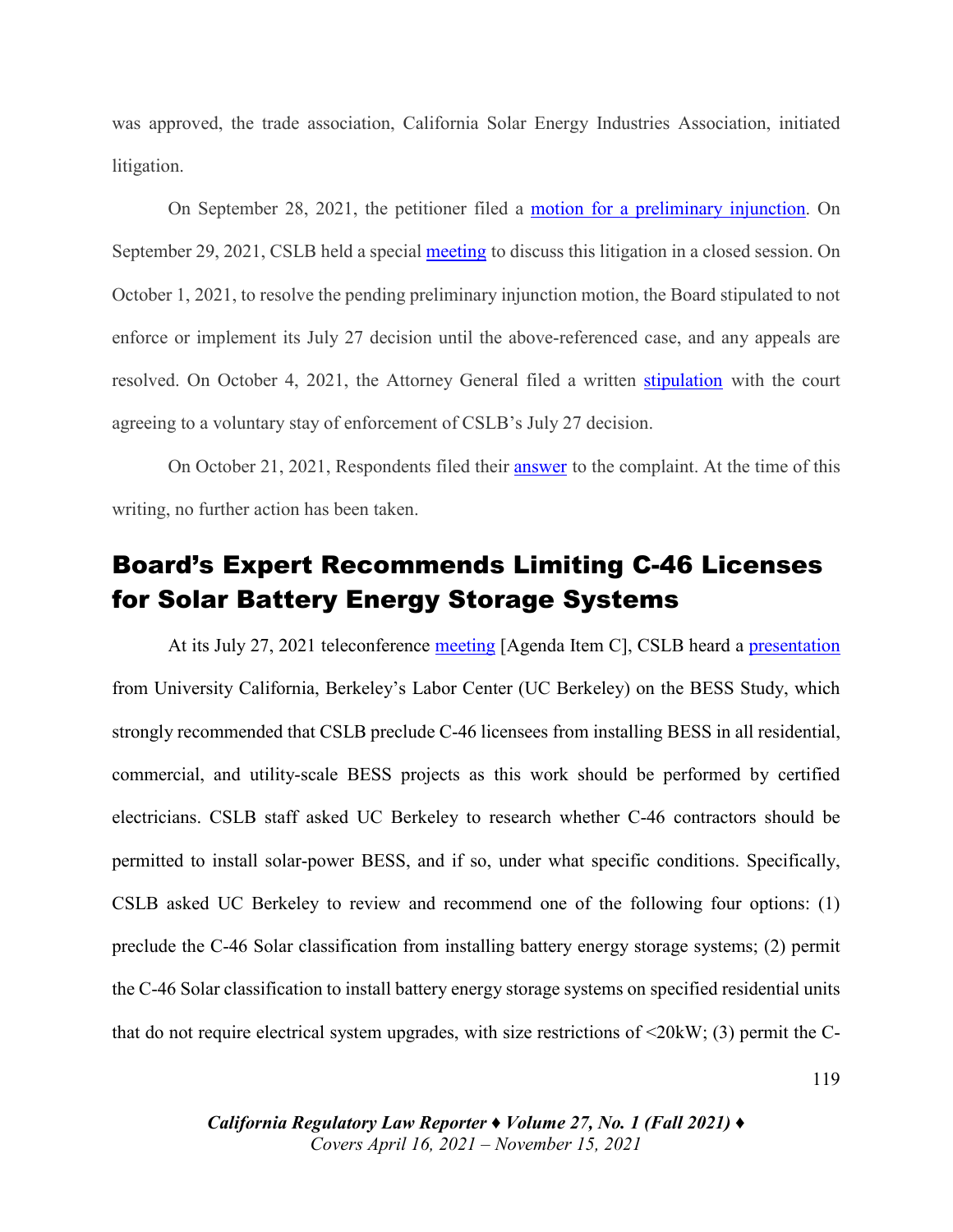46 Solar classification to install battery energy storage systems on specified residential units that do not require electrical system upgrades, with plans approved by an electrical engineer; or (4) make no change to the existing C-46 classification, interpreted as allowing C-46 licensees to install solar PV with BESS.

The [UC Berkeley BESS Study](https://drive.google.com/file/d/1BlZ1oGXv-w-zOrUEFfsno-EfjI6gIVru/view?usp=sharing) had three key findings. First, the profile of contractors performing BESS installations in California includes a "very small percentage of contractors holding a C-46 but no C-10, A, or B license," and "that precluding or restricting C-46 (no C-10, A or B) contractors will have a negligible effect on the current pool of contractors." Second, an analysis of the hazards, risks, and safety issues revealed that BESS incidents are rare but "have serious consequences," and certified electricians have the "technical capacity and knowledge" to deal with rapidly developing BESS technologies. Third, the "minor cost increases due to requirements for certification are unlikely to constrict demand for BESS or undermine the effectiveness of government incentives." Regarding the availability of contractors and workforce, the study found an ample supply of C-10 workers and certified electricians and existing pathways for increasing supply of both. Regarding the cost of these recommendations, the study found that the cost of BESS installations by C-10 contractors is comparable to C-46 contractors, even though certified electricians have higher wages. Finally, the study found the recommendations would provide additional benefits, such as higher wages for certified electricians, clear signals to training institutions about relevant in-demand skills, and pathways to equity via certified apprenticeship.

CSLB member comments were split regarding how the Board should proceed based on the study and expert recommendations. The split was between whether the Board should follow California Administrative Procedures Act rulemaking procedures or if a majority Board-approved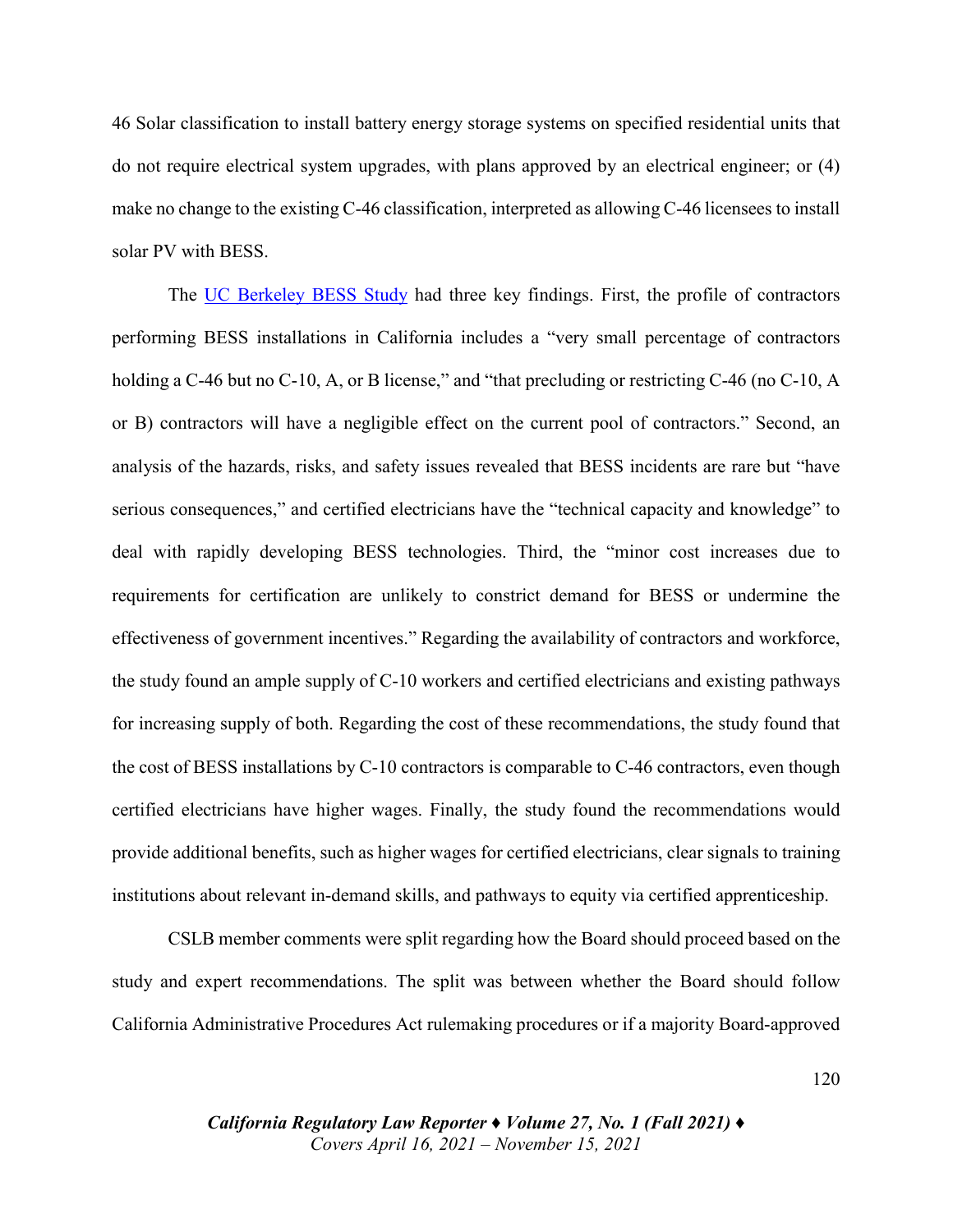motion was sufficient to adopt UC Berkeley's recommendations. A Board member comment also addressed the issue of whether new technologies could change the findings in the analysis.

At the same July Board meeting, there were 138 public comments. Some members of the public against adopting the study's recommendations raised issues with CSLB becoming involved in regulating policy rather than consumer complaints, especially with the lack of evidence in support of the safety risks that would be mitigated by the recommendations. Members of the public in favor of adopting the study's recommendations highlighted the importance of having "qualified" installers to best promote consumer and employee safety.

Ultimately, the Board [approved](https://drive.google.com/file/d/1At8jCdCCB1wnjdBqelDh3lm7JIHZTpwb/view?usp=sharing) the expert recommendation to limit the scope of C-46 licenses. On August 12, 2021, the Board published an [Industry Bulletin](https://perma.cc/5ZPH-6F37) announcing the new license classification, which has since then been rescinded. On September 17, 2021, a complaint was filed against CSLB in Superior Court, alleging that CSLB had engaged in "underground rulemaking" in violation of California's Administrative Procedure Act. On October 4, 2021, the Attorney General filed a written [stipulation](https://drive.google.com/file/d/1T4F4QhQPpO1WNjFrc8zmjorJD_HUdRnq/view?usp=sharing) agreeing to voluntarily stay enforcement of CSLB's July 27 decision. The Board is currently working on the rulemaking package to implement the expert recommendations to limit the scope of C-46 licenses.

### RULEMAKING

The following is a status update on recent rulemaking proceedings that CSLB has initiated:

• **C-49 – Tree and Palm Contractor Classification:** On April 23, 2021, CSLB notice of its intent to amend section 832 and adopt section 832.49, Title 16 of the CCR, to add a new contractor classification for tree and palm contractors as set forth in the [proposed](https://perma.cc/9WDK-J2LW)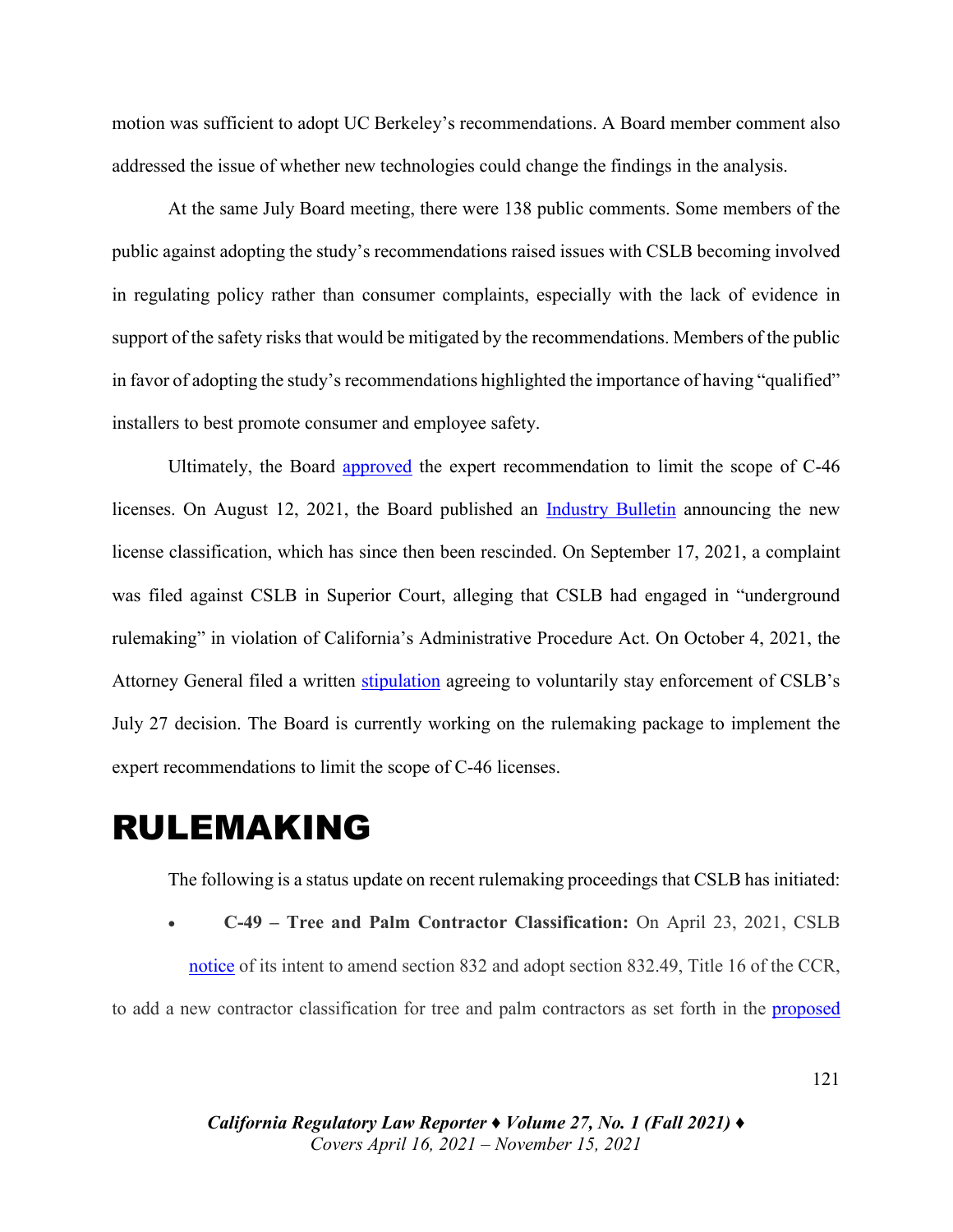[text.](https://perma.cc/9WDK-J2LW) According to the initial [statement of reasons,](https://perma.cc/TF2X-SS92) issues being addressed are the bark beetle infestation in California forests, the increased number of accidents and lack of a prevailing wage within the California tree trimming industry, and other topics. The written comment period expired on June 8, 2021. At this writing, the Board has not taken further action on this proposed rulemaking.

• **C-47 – General Manufactured Housing Contractor Initial Installer Training Requirement**: On April 23, 2021, CSLB published [notice](https://perma.cc/646C-CW2Z) of its intent to adopt CCR, Title 16, Division 8, to establish the requirement for initial installer training as a prerequisite for a C-47 General Manufactured Housing contractor license to address the manufactured home initial installer training requirement mandated by HUD. On September 22, 2021, CSLB held a [meeting](https://drive.google.com/file/d/1RiBW3ayKIGHGtqeDuev5O2287BVnNwSW/view?usp=sharing) regarding possible action to amend or adopt Title 16, section 825.5 of the CCR. On September 30, 2021, the Office of Administrative Law (OAL) approved CSLB's C-47—General Manufactured Housing contractor initial installer training requirement regulations and filed the action with the Secretary of State. This regulatory action became effective on September 30, 2021.

• **Assembly Bill (AB) 2138 Criminal Background Reviews**: On May 3, 2021, the [approved](https://perma.cc/9G7E-WSX3) CSLB's AB 2138 criminal background review regulations and filed the action with the Secretary of State. The sections affected are 868, 868.1, 869, 869.5, and 869.9 of the CCR. The Board originally published [notice](https://perma.cc/8N2L-FKUW) of its intent to modify these sections on June 10, 2020. This regulatory action became effective on May 3, 2021. *[\[24:1 CRLR 129–130;](https://digital.sandiego.edu/cgi/viewcontent.cgi?article=1385&context=crlr) [24:2 CRLR 96–98;](https://digital.sandiego.edu/cgi/viewcontent.cgi?article=2065&context=crlr) [25:2 CRLR 71–73;](https://digital.sandiego.edu/cgi/viewcontent.cgi?article=3061&context=crlr) [26:1 CRLR 88–89\]](https://digital.sandiego.edu/cgi/viewcontent.cgi?article=3078&context=crlr)*

• **Fee Increase:** On May 20, 2021, the OAL [approved](https://perma.cc/J8U2-RYJL) CSLB's fee regulations and filed the action with the Secretary of State. This regulatory action amends Title 16, section 811 of

> *California Regulatory Law Reporter ♦ Volume 27, No. 1 (Fall 2021)* **♦** *Covers April 16, 2021 – November 15, 2021*

#### 122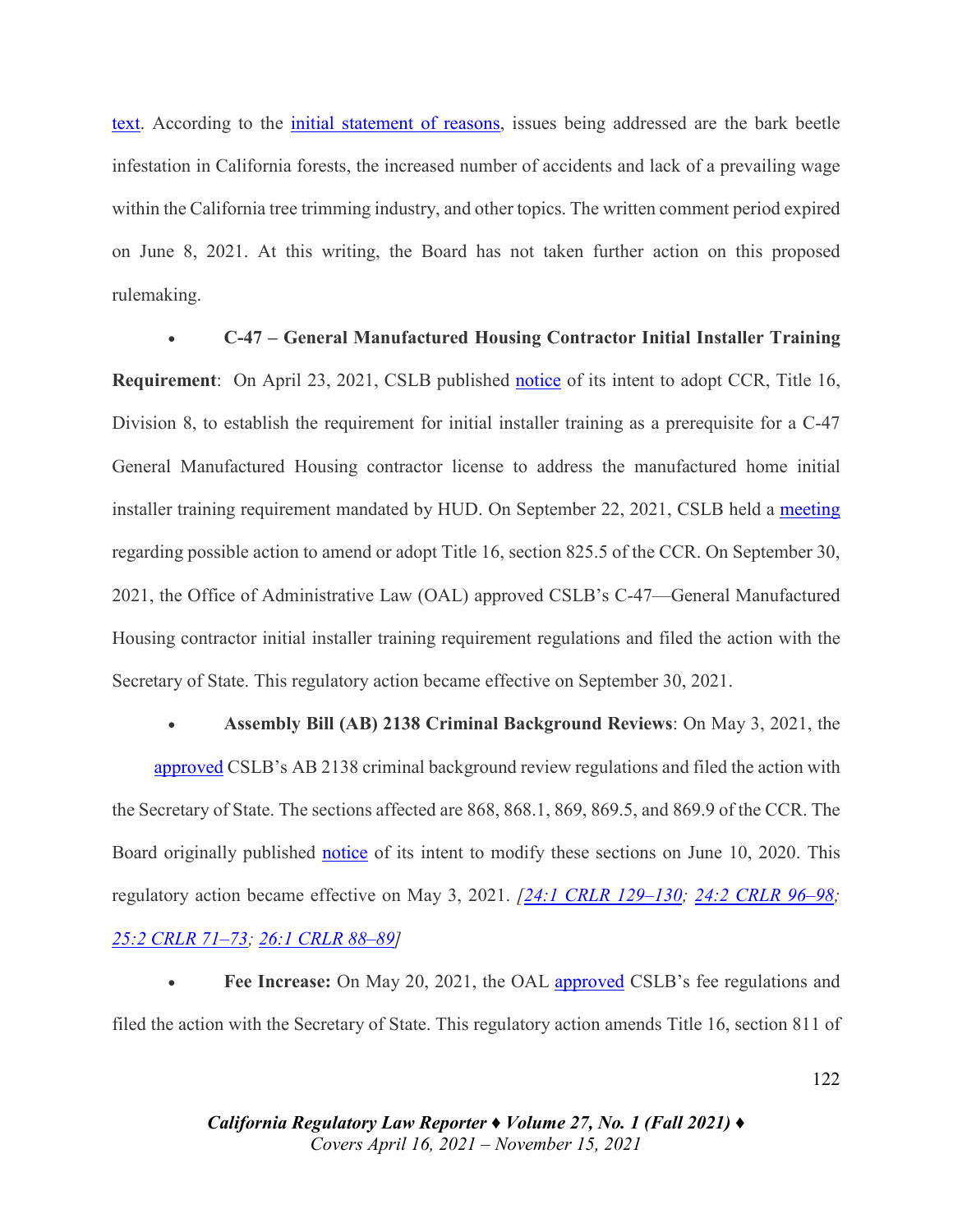the CCR, and became effective on May 20, 2021. These regulations make permanent the emergency regulations which increased fees for license renewal for active licenses, inactive licenses, and renewal of a home improvement salesperson registration. (Renewal of an active license is now \$450.00, renewal of inactive licenses is now \$255.00, and renewal of a home improvement salesperson registration is now \$95.00). CSLB published its original [notice](https://perma.cc/C7AT-MJ4B) on August 4, 2020. *[\[25:2 CRLR 69–70](https://digital.sandiego.edu/cgi/viewcontent.cgi?article=3061&context=crlr)[;26:1 CRLR 89\]](https://digital.sandiego.edu/cgi/viewcontent.cgi?article=3078&context=crlr)*

• **Blanket Performance and Payment Bond Form**: On November 9, 2021, the OAL [approved](https://perma.cc/Q9GA-2MHN) amendments to CSLB's Blanket Performance and Payment Bond Form listed at Title 11, section 30.14 of the CCR. This regulatory action was requested by the Department of Justice and became effective November 9, 2021.

• **Assessment of Civil Penalties**: On November 10, 2021, OAL [approved](https://perma.cc/U66K-JH4J) CSLB's civil penalties regulations as changes without regulatory effect pursuant to the requirements of the CCRs, Title 1, section 100, and filed the action with the Secretary of State. This regulatory action becomes effective on January 1, 2022.

• **Criminal Background Reviews**: On May 3, 2021, OAL [approved](https://perma.cc/QQ2G-8Y25) CSLB's AB 2138 criminal background review regulations and filed the action with the Secretary of State. This regulatory action became effective on May 3, 2021.

### LEGISLATION

• **[AB 137 \(Ting\)](https://leginfo.legislature.ca.gov/faces/billTextClient.xhtml?bill_id=202120220AB137)**, as amended June 27, 2021, is a budget trailer bill that, as it applies to CSLB, adds and repeals Article 6.5 (commencing with section 7086) the Business and Professions Code to establish the Solar Energy System Restitution Program for providing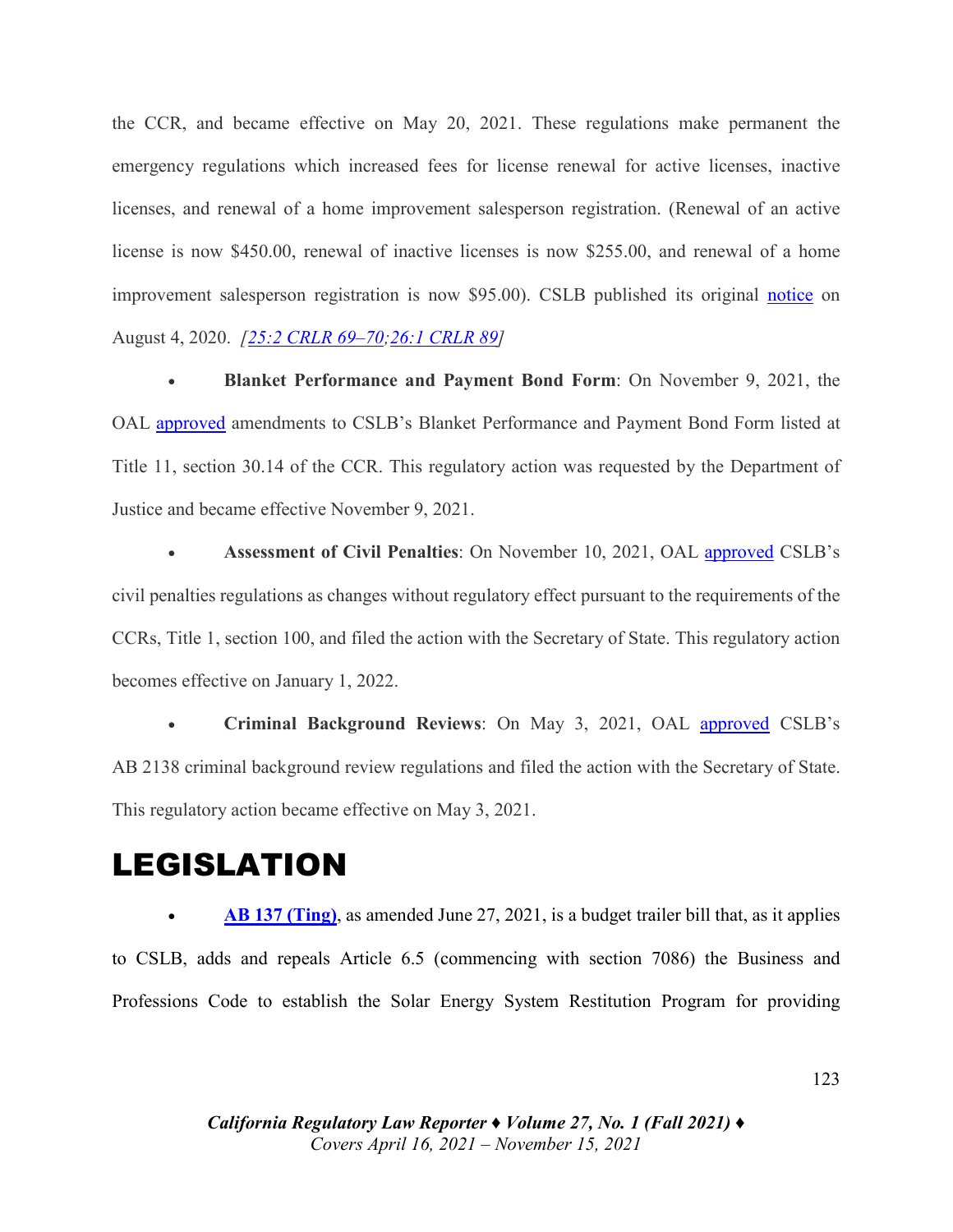restitution to certain eligible consumers with a solar energy system. The bill will repeal these provisions on June 30, 2024. Governor Newsom signed AB 137 on July 16, 2021 (Chapter 77, Statutes of 2021).

• **[AB 569 \(Grayson\)](https://leginfo.legislature.ca.gov/faces/billTextClient.xhtml?bill_id=202120220AB569)**, as introduced February 11, 2021, amends sections 7099.2 and 7099.9 of the Business and Professions Code to increase the civil penalty limit from \$5,000 to \$8,000 for violations relating to workers' compensation insurance coverage and to delete the restriction that prohibits CSLB from issuing a letter of admonishment if multiple violations have been established. Governor Newsom signed AB 569 on July 16, 2021 (Chapter 94, Statutes of 2021).

• **[AB 246 \(Quirk\)](https://leginfo.legislature.ca.gov/faces/billTextClient.xhtml?bill_id=202120220AB246)**, as introduced January 13, 2021, repeals and adds section 7110 of the Business and Professions Code to reorganize the provisions and would add illegal dumping to the list of violations that constitute cause for disciplinary action against a contractor by CSLB. Governor Newsom signed AB 246 on July 9, 2021 (Chapter 46, Statutes of 2021) (see HIGHLIGHTS).

• **[AB 830 \(Flora\)](https://leginfo.legislature.ca.gov/faces/billTextClient.xhtml?bill_id=202120220AB830)**, as amended September 3, 2021, as it applies to CSLB, amends sections 7068 and 7068.1 of the Business and Professions Code to define "a bona fide employee of the applicant" to mean an employee who is permanently employed by the applicant, and "actively engaged" to mean working 32 hours per week, or 80% of the total hours per week that the applicant's business isin operation, whichever isless. The bill also makes the person qualifying on behalf of an individual or firm responsible for exercising supervision and control of their employer's or principal's construction operations as necessary to secure full compliance with CSLL and the rules and regulations of CSLB. This bill would, for these purposes, define

> *California Regulatory Law Reporter ♦ Volume 27, No. 1 (Fall 2021)* **♦** *Covers April 16, 2021 – November 15, 2021*

124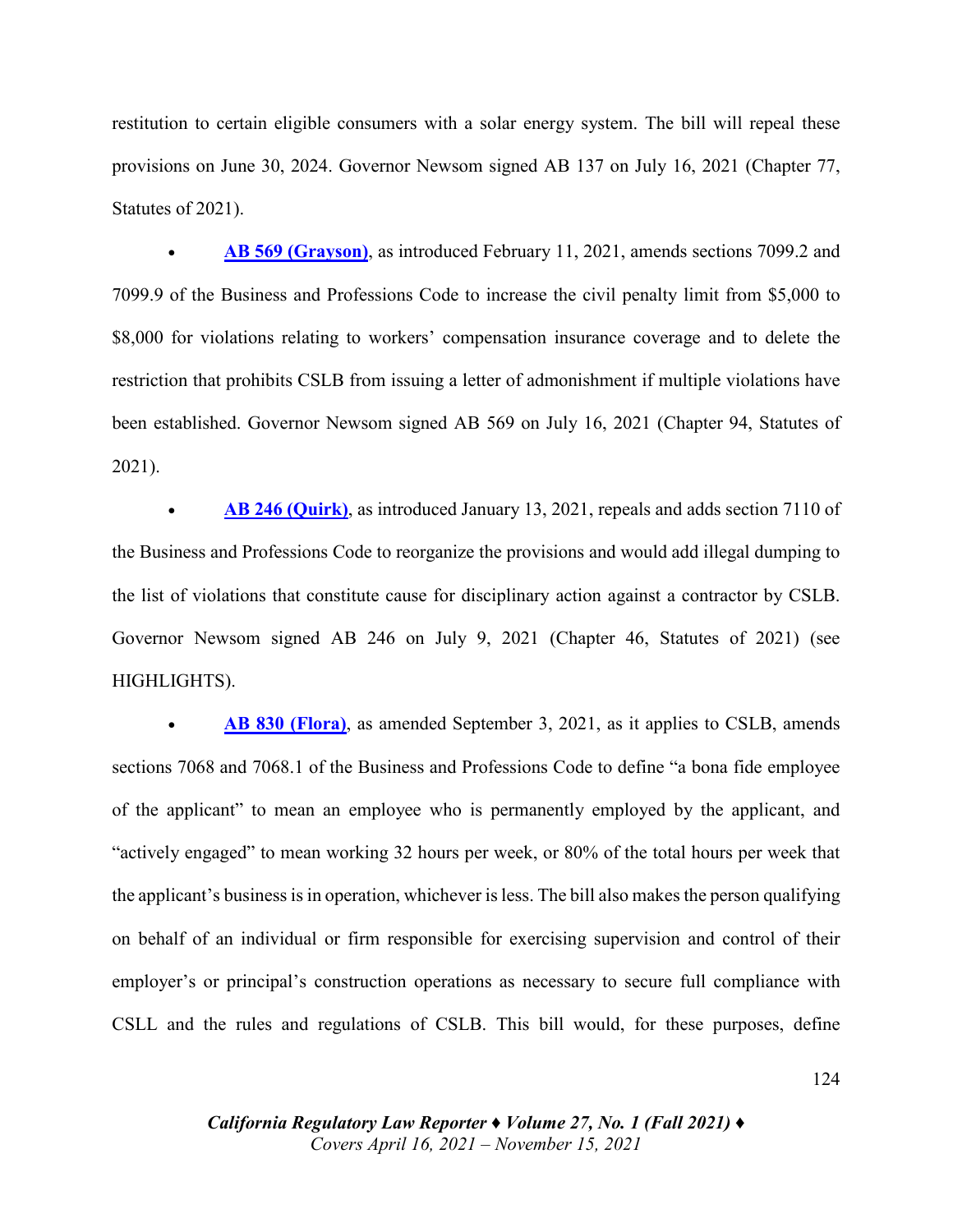"supervision or control" to mean direct supervision and control has been delegated, and "direct supervision or control" to mean supervising construction, managing construction activities by making technical and administrative decisions, checking jobs for proper workmanship, or supervision on construction job sites. Governor Newsom signed AB 830 on September 28, 2021 (Chapter 376, Statutes of 2021).

**[SB 607 \(Min\)](https://leginfo.legislature.ca.gov/faces/billTextClient.xhtml?bill_id=202120220SB607)**, as amended September 3, 2021, as it applies to CSLB, amends section 7137, and adds sections 7071.6, 7071.8, and 7071.9 to the Business and Professions Code. Beginning January 1, 2023, an applicant or licensee must file, or have on file with CSLB, a contractor's bond in the sum of \$25,000. This bill will also revise and recast CSLB's authority to set fees by regulation and increase various fee amounts for processing and issuance of a duplicate copy of any certificate of licensure, to change the business name of a license, and for a dishonored check. The increased and new fees will be deposited into the Contractors License Fund. Governor Newsom signed SB 607 on September 28, 2021 (Chapter 367, Statutes of 2021).

• **[SB 757 \(Limon\)](https://leginfo.legislature.ca.gov/faces/billTextClient.xhtml?bill_id=202120220SB757)**, as amended June 22, 2021, amends sections 7151, 7152, 7156, 7159.5, 7162, and 7170 of the Business and Professions Code to add the installation of solar energy systems to the definition of "home improvement," and impose additional oversight over home improvement salespersons related to solar energy systems. Specifically, this bill permits a home improvement salesperson to be employed by one, or more than one, home improvement contractor provided that the salesperson identifies to the owner or tenant specified information about the contractor. This bill would additionally make a misdemeanor an action by a home improvement salesperson to assist an owner or tenant in the selection of a contractor if the employer fails to provide CSLB with notification of the salesperson's employment. According to the author, the